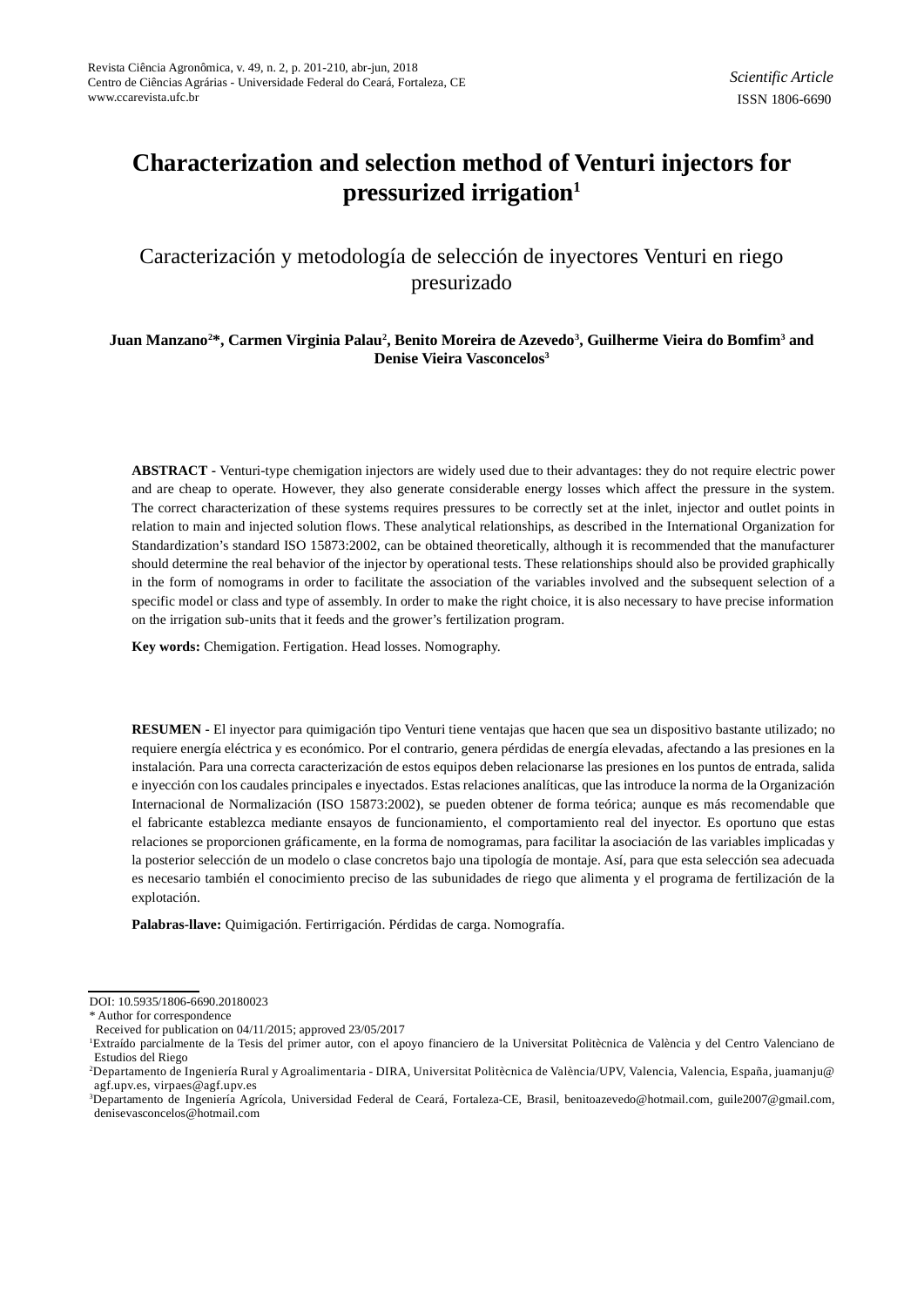## **INTRODUCTION**

Venturi-type fertilizer injector systems, which do not require an external power source and have no moving parts, are robust and cheap to run. Small and medium-sized systems are widely used in chemigation (DIMITRIOS *et al*., 2014) due to their ease of use and low cost (ARVIZA, 2001).

Although they can add any type of agrochemicals to water, they are mostly used to add fertilizers to pressurized irrigation water (DARLI *et al*., 2014; KUMAR; RAJPUT; PATEL, 2012; MANTOVANI *et al*., 2013; SOUZA *et al*., 2012), which is an advantageous fertigation system, being efficient and practical. However, they inevitably generate large pressure losses in the system (SUN; NIU, 2012) of at least 30% of the inlet pressure (ARVIZA, 2001).

ISO 15873:2002 (Irrigation Equipment. Differential Pressure Venturi Fertilizer Injectors) is the present reference standard for Venturi injectors (INTERNATIONAL ORGANIZATION FOR STANDARDIZATION, 2002). This basically descriptive standard defines the most important operating parameters: different types of assembly, material characteristics and resistance to corrosion, ultraviolet radiation, the tests that should be carried out, and the information to be supplied by the manufacturer. This last point may involve difficulties, as the manufacturer's technical information is often incomplete.

Some manufacturers relate injected flow with inlet pressure and Venturi head loss or throat vacuum, while others provide tables that associate inlet and outlet pressures with main and injected flows, with references to the flow or pressure at the point where injection begins. Some show the evolution of the injected flow with the pressure difference between injector inlet and outlet for different inlet pressures (MANZANO JUAREZ, 2008), while others may give insufficient information on total head losses and flow relationships, since these can be consulted in the scientific literature (HAIJUN *et al*., 2013; MANZANO *et al*., 2015; SUN; NIU, 2012).

There may also be problems with dimensions and diameters. The parameter normally used to identify models is the nominal inlet and outlet diameter, without specifying the respective internal diameters, the internal throat diameter or the connection with the fertilizer suction pipe. Key aspects, such as installation instructions and a description of accessories may be missing, and important information on the free surface level in the additive solution tank may not be given. The information provided is thus frequently poor, partial or confusing (MANZANO JUAREZ, 2008).

This paper describes a study of the complete characterization of a Venturi injector based on ISO 15873:2002, using theoretical relationships based on Bernoulli's Theorem to determine the pressures at the points of inlet, injection and outlet of the main and injected flows, supported by nomograms or selection abacuses. Finally, a case study is described of two simulations of actual systems operated by commercial melon and tomato growers to facilitate the association of the variables involved and the subsequent selection of a specific model and type of assembly.

## **MATERIAL AND METHODS**

The study was carried out in the Hydraulics and Irrigation Laboratory of the *Universitat Politècnica de València* at the Rural and Agrofood Engineering Department in Valencia, Spain (39°29′ N, 0°23′ W and 20 m) and based on ISO 15873:2002 (INTERNATIONAL ORGANIZATION FOR STANDARDIZATION, 2002). The Venturi injector parameters (inlet, injected and outlet flows, diameters and lengths of nozzle, suction pipe, throat and diffuser, and nozzle and diffuser angles) were defined by theoretical formulation and these relationships were then structured graphically for practical use.

The theoretical formulation of the Venturi injector's operating equations were directly based on the application of Bernoulli's Theorem for a horizontal assembly (Figure 1).

The Venturi operating equations are applied to obtain the relationship between head losses at the injector inlet (Section 1) and the start of the throat (Section 2), between the throat inlet (Section 2) and throat outlet



**Figure 1 -** Typical scheme of Venturi injector

 $Q_1$ : inlet flow; q: injection flow;  $Q_3$ : outlet flow;  $D_1$ : nozzle diameter; d: suction tube diameter;  $D_2$ : throat diameter;  $D_3$ : diffuser diameter; Lt: nozzle length; Lg: throat length La: suction tube length; Ld: diffuser length;  $\alpha_1$ : nozzle angle;  $\alpha_2$ : diffuser angle. Cross sections: 0: free surface level of injection solution; 1: Venturi inlet; 2: throat inlet; 2': throat outlet; 3: Venturi outlet; 4: suction tube outlet; 5: suction tube inlet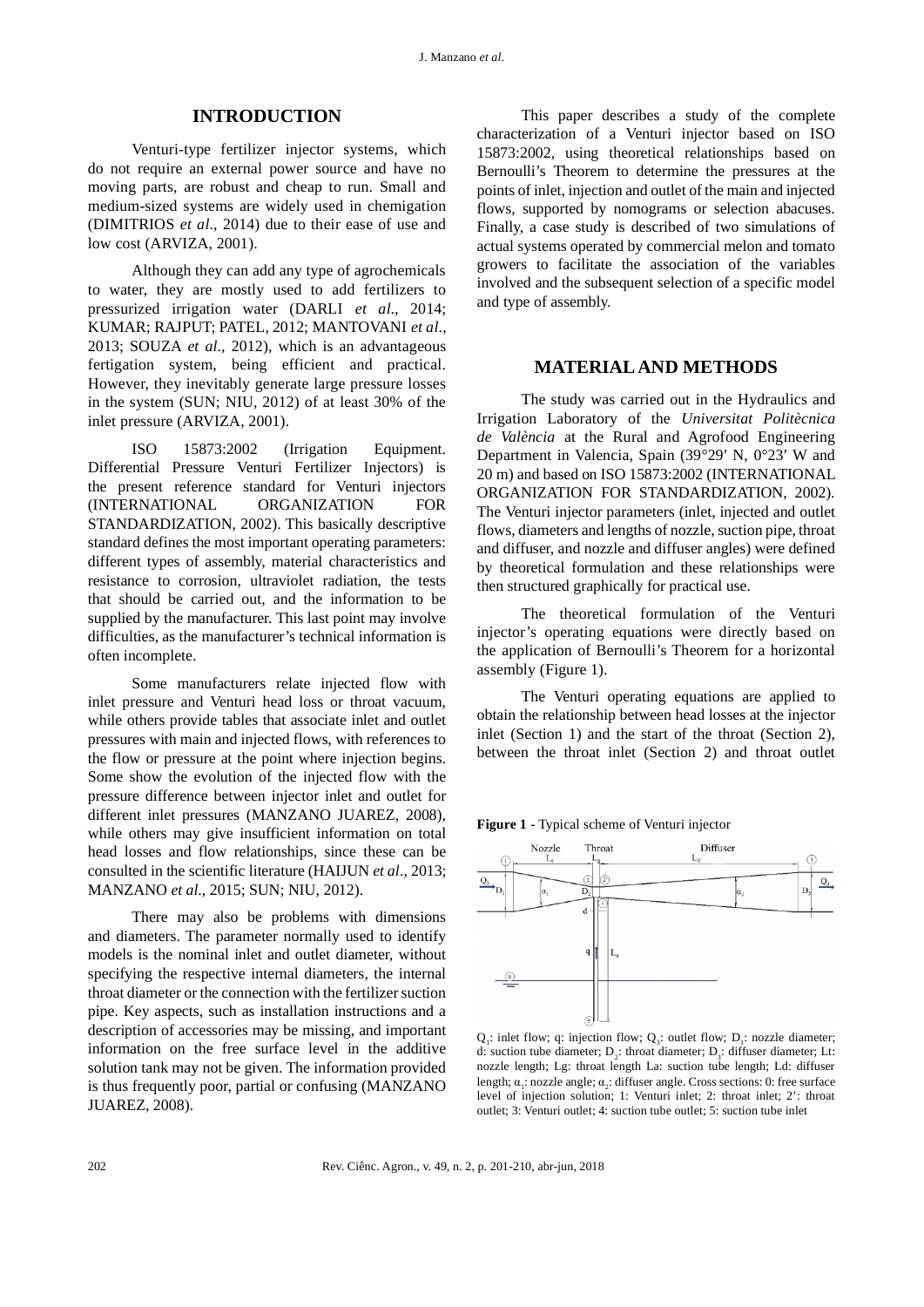(Section 2'), between throat outlet (Section 2') and injector outlet (Section 3), between the point where the throat joins (Section 4) the free layer (Section 5). This procedure is used to determine the head loss between each section and the total injector head loss in addition to finding the ratio between the injector's inlet and outlet pressures and the energy lost in suction.

Re-ordering the Venturi injector parameters, looking at Figure 1 and following the definitions in ISO 15873:2002, the basic parameters are organized as follows:

1 - Inlet pressure ( $P_1/\gamma$ ), in throat ( $P_2/\gamma$ ) and at outlet  $(P_3/\gamma);$ 

2 - Pressure differential(DP)/γ):  $(P_1-P_2/\gamma)$ ;

3 - Main flow or motive water flow  $(Q_1)$ : injector nozzle inlet flow;

4 - Injection flow (q): flow injected into throat by suction tube;

5 - Maximum and minimum pressure differentials: or those at which maximum and minimum injection flows are achieved, respectively;

6 - Main flow range: or the difference between the minimum flow required to start suction and the maximum flow;

7 - Maximum injection flow  $(q_{max})$ : variable with the established pressure conditions subject to the generation of cavitation;

8 - Injection ratio  $(r_q)$ :  $q/Q_1 + q$ ;

9 - Nominal diameter (DN): corresponds to diameter of tube at inlet and outlet;

10 - Injector dimensions and components: internal nozzle lengths and diameters  $(Lt, D<sub>1</sub>)$ , throat  $(L_g, D_2)$  and diffuser  $(L_d, D_3=D_1)$  and nozzle and diffuser angle values ( $\alpha_1$  and  $\alpha_2$  respectively.

By means of the equations obtained from the theoretical formulation and supported, when possible, by the experimental relationships of DP/ $\gamma$ , Q<sub>1</sub> and q, a graphic method was designed to find the relationship between the principal Venturi injector operating parameters, applied to two specific Venturi models with two different arrangements (Table 1 and Figure 2).

The graphic method, derived from dimensional analysis and nomogram theory, is the result of three graphs in a single nomogram or selection abacus for each model.

The first graph is in upper left hand corner of the abacus, constructed from the expression q=f  $(P_1/\gamma, P_2/\gamma)$ . The second is in the lower left hand corner, obtained

**Table 1 -** Principal dimensions of the two Venturi injector models studied

| Injector  | DN(<br>(mm) | (mm)<br>ν    | mm<br>◡               | (mm) | (mm)<br>∸ | 70<br>α | 70<br>u. |
|-----------|-------------|--------------|-----------------------|------|-----------|---------|----------|
| Model "A" | ΟĴ          | --           | $\overline{ }$<br>. . | 10   | 30        | ⌒       | -        |
| Model "B" | 50          | 45. $\angle$ |                       |      | 20        | ∸       | -        |

DN: nominal diameter; D<sub>1</sub>: nozzle diameter; D<sub>2</sub>: throat diameter; d: suction tube diameter; L<sub>g</sub>: throat length;  $\alpha_1$ : nozzle angle;  $\alpha_2$ : diffuser angle



**Figure 2 -** Venturi injectors studied: Model "A" installed in series (A) and Model "B" installed in by-pass (B)

Rev. Ciênc. Agron., v. 49, n. 2, p. 201-210, abr-jun, 2018 203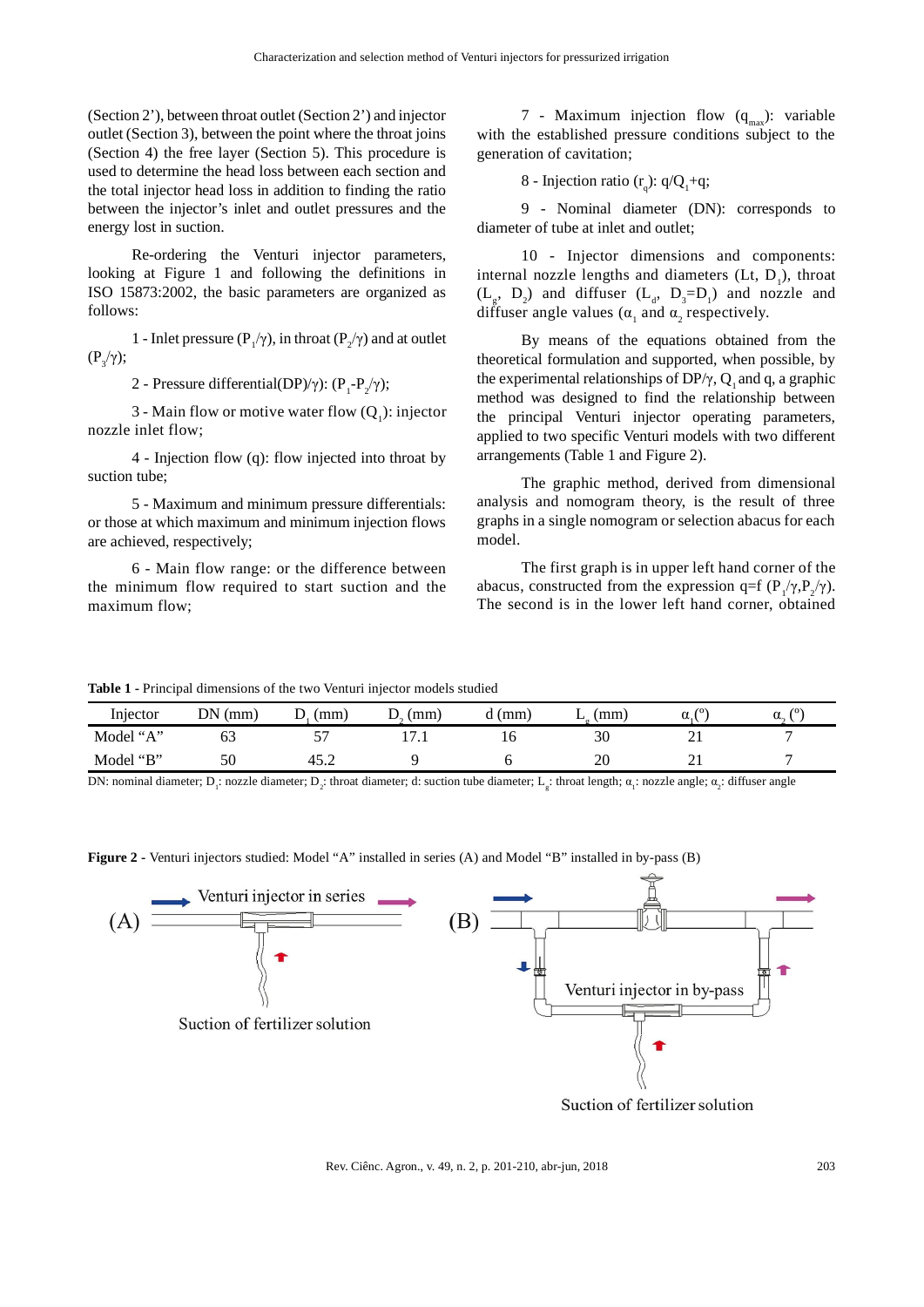from the expression  $DP = f(Q_1)$ . This is related on the right with outlet pressure  $(P_3/\gamma)$ , by means of the relationship  $\Delta h v = f(Q_1, q)$  (third graph). The graphs were integrated with SigmaPlot 12.0. software.

In in-series installations (Model "A") this selection abacus can directly determine pressures at the injector inlet  $(P_1/\gamma)$ , throat  $(P_2/\gamma)$  and outlet  $(P_3/\gamma)$ . This requires the known agronomic parameters of injection flow (q) and main irrigation flow  $(Q_1)$  to be set. It also allows the injector's derived minimum flow  $(Q_1)$  to be fixed in bypass arrangements (Model "B"), as well as the pressures at the throat ( $P_2/\gamma$ ) and outlet ( $P_3/\gamma$ ) to obtain the desired solution flow (q) from the selected inlet pressure ( $P_1/\gamma$ ). In fact they allow all the variables that intervene in a given injector model to be related to each other.

With the aim of establishing reference values and finding the order of magnitude of the injection and irrigation flows, a number of fertigation simulations were carried out on commercial melon and tomato production installations with two types of injector (Models "A" and "B"). These crops were selected since they have similar production cycles in temperate and tropical climates (Spain and Brazil).

For the Brazilian melons, the example followed was an eight-week cycle (SOUSA *et al*., 2014), on an irrigated surface of 0.5 hectares (total area  $5,000 \text{ m}^2$ ), at a fertigation frequency of 2 days and fertigation time of 1 hour per irrigation period. The compensating drippers were set at  $4 L h^{-1}$ , with guaranteed outlet pressure ( $P_3/\gamma$ ) of 10 m.w.c. Drippers were placed at 0.5 m intervals with 2 m lateral spacing  $(1 \text{ m}^2 \text{ per dripper}).$ For 5,000 drippers  $(5,000 \text{ m}^2 \text{ divided by } 1 \text{ m}^2)$  operating individually at  $4 L h^{-1}$  the flow required to irrigate the sector was 20,000 L h<sup>-1</sup> (5.55 L s<sup>-1</sup>). In this case the injection flow (q) was calculated as a percentage of irrigation flow  $(Q_1)$  establishing an injection ratio  $(r_q)$ of 1%, equivalent to 200 L  $h<sup>1</sup>$ . The fertilizer used was potassium nitrate  $(KNO_3)$  and urea  $(CH_4N_2O)$  dissolved in water.

The tomato producers were located in Murcia (Spain) and in this case HuraGIS software was used to calculate the irrigation and fertigation program from weather and agronomic information (JIMÉNEZ-BELLO *et al*., 2011). A 14-week cycle was considered on an irrigation surface equivalent to 2 hectares (total area 20,000 m<sup>2</sup> ), with 1 hour of fertigation per day at peak time. Non-compensating drippers were used at a pressure of 8 m.w.c for a nominal flow of  $2 L h^{-1}$ . Distance between drippers was  $0.5$  m with  $0.8$  m between lines  $(0.4 \text{ m}^2 \text{ per}$ dripper). With 50,000 drippers (20,000 m<sup>2</sup> divided by 0.4  $\text{m}^2$ ) of 2 L h<sup>-1</sup> each, the flow required for each sector was 100,000 L  $h^{-1}$  (27.77 L s<sup>-1</sup>). The commercial fertilizer was

mixed with 9-3-7 (NPK) commercial soluble compound at a maximum injection flow (q) of  $64$  L h<sup>-1</sup>.

## **RESULTS AND DISCUSSION**

#### **Analytic characterization of Venturi injector**

The basic parameters used in the characterization, design and selection of a Venturi injector are the pressures  $P_1/\gamma$ ,  $P_2/\gamma$  and  $P_3/\gamma$ , the flows Q<sub>1</sub> and q, diameters D<sub>1</sub>, D<sub>2</sub> and d, and the values of internal angles of the converging and diverging segments ( $\alpha_1$  and  $\alpha_2$ ).

Parameters such as the differential pressure between inlet and throat, throat and outlet, total head losses and main flows were used by Manzano *et al*. (2014) to design and predict the operations of Venturi injectors. Yan *et al*. (2012), in a study on the structural optimization in designing these injectors, found inlet pressure and inlet/ outlet pressure differential to be the principal variables affecting operations. Prototypes and types of installation (MANZANO *et al*., 2015) and the generation of cavitation (XU *et al*., 2014) are other examples of studies on some of the above-mentioned variables that can be used in characterizing Venturi injectors.

The following injector operating equations are obtained from directly applying Bernouilli's Theorem, adapted for a real fluid.

First, between inlet and injector (Section 1) and the start of the throat (Section 2), assuming a horizontal arrangement (Equation 1):

$$
\frac{P_1}{\gamma} + \frac{V_1^2}{2g} = \frac{P_2}{\gamma} + \frac{V_2^2}{2g} + \Delta h_t
$$
 (1)

 $\Delta h_t$  being the head loss in the nozzle and a function of the kinetic term, can be estimated theoretically by means of the coefficient of resistance associated with its geometry (Lt,  $D_1$ ,  $D_2$  y  $\alpha_1$ ), so that the differential pressure will be a function of fluid velocity and thus of main flow.

The injection flow will be incorporated in the throat (with velocity v), and distinguishing between Sections 2 and 2' (throat inlet and outlet, respectively) (Equations 2 and 3) and knowing by the Continuity Equation that the flow in both sections will comply with  $Q_1 = Q_2$ , we have:

$$
Q_2 = Q_1 + q = Q_2 + q \Rightarrow V_2 \pi \frac{D_2^2}{4} = V_2 \pi \frac{D_2^2}{4} + \nu \pi \frac{d^2}{4} \Rightarrow V_2 = V_2 + \nu \frac{d^2}{D_2^2}
$$
 (2)

$$
V_1 = V_2 \frac{D_2^2}{D_1^2} \tag{3}
$$

In this length there will be a head loss of  $\Delta h_{g}$  which will now depend on the geometry of the connection with the suction tube Lg, and  $D_2$  (Equation 4):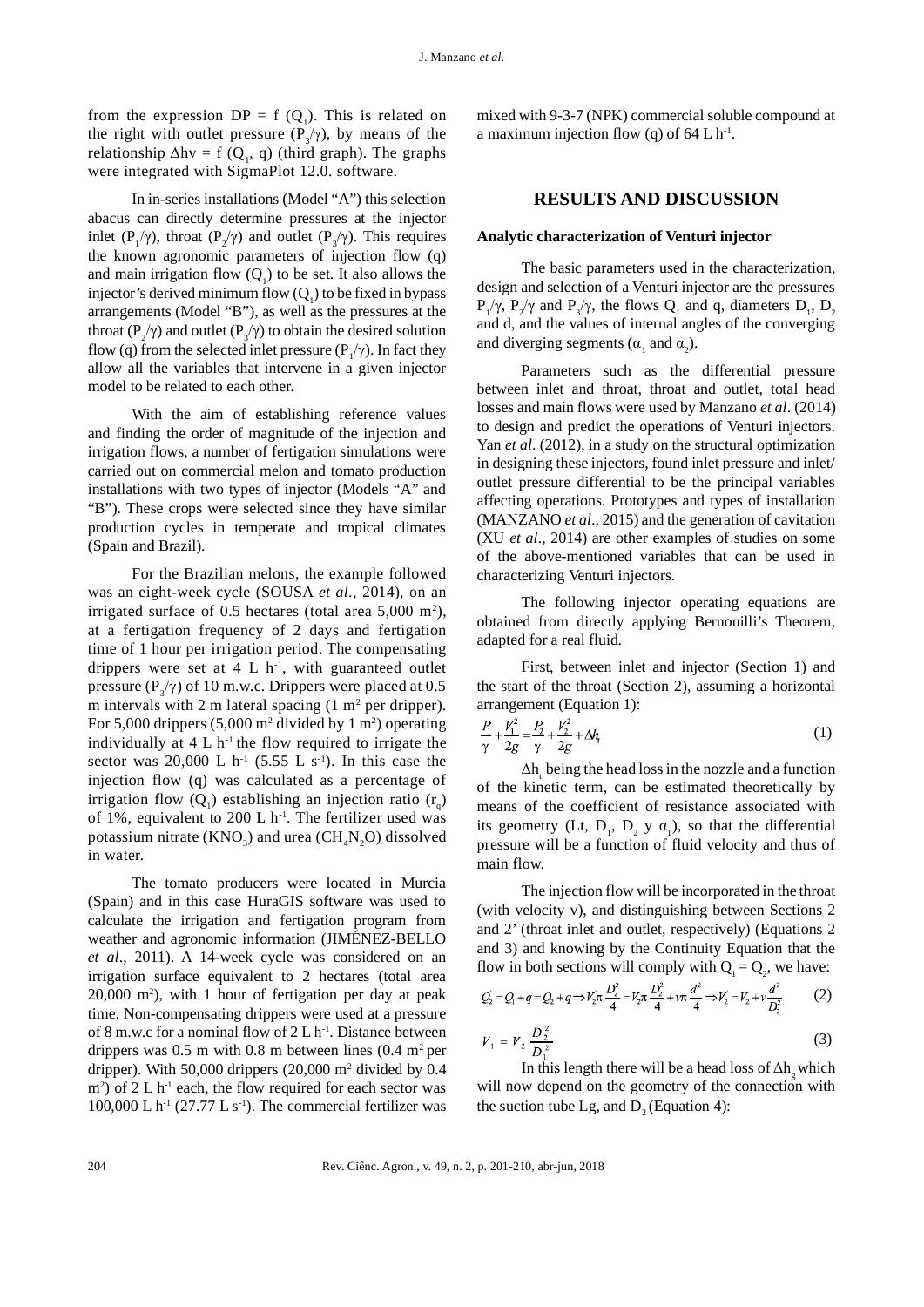$$
\frac{P_2}{\gamma} + \frac{V_2^2}{2g} = \frac{P_2}{\gamma} + \frac{V_2^2}{2g} + \Delta h_g
$$
\n(4)

Finally, between throat outlet (2') and injector outlet (3), considering head losses in the diffuser, which again will depend on its geometry  $(Lg, D_1, D_2)$  and  $\alpha_2$ ) and circulating flow, we will have (Equation 5):

$$
\frac{P_2^2}{\gamma} + \frac{V_2^2}{2g} = \frac{P_3}{\gamma} + \frac{V_3^2}{2g} + \Delta h_d
$$
 (5)

Adding the head losses in each length total injector head loss can be defined (Equation 6) and thus the pressure ratio between injector inlet and outlet (Equation 7):

$$
\Delta h_v = \Delta h_t + \Delta h_g + \Delta h_d \tag{6}
$$

$$
\frac{P_3}{\gamma} = \frac{P_1}{\gamma} - \Delta h_Y \tag{7}
$$

Focusing now on suction, the following ratio can be established between the connection point with the throat and the free surface level (Equation 8):

$$
\frac{P_0}{\gamma} + Z_0 + \frac{V_0^2}{2g} = \frac{P_2}{\gamma} + Z_2 + \frac{v^2}{2g} + \Delta q_v \Rightarrow \left(Z_0 + \frac{P_0}{\gamma}\right) + \left(Z_2 + \frac{P_2^2}{\gamma}\right) = Z_0 - Z_2 - \frac{P_2}{\gamma} = \frac{v^2}{2g} + \Delta q_v
$$
 (8)

in which intervene the height difference between sections and head losses in the suction pipe,  $\Delta h_a$ , which will be associated with the length  $(L_a)$  and duct diameter (d), with inlet and outlet geometries and any existing accessories (filters, rotameters, non-return valves, etc.). This head loss is specific to the configuration of the suction tube and is independent of the Venturi studied. The suction head can be defined as  $H_a$  (Equation 9). However, if suction head losses are considered to be negligible and fixing water vapor pressure as the limit, the theoretical limit of the injection flow velocity, v, can be obtained (Equation 10):

$$
H_a = \left(Z_0 + \frac{P_0}{\gamma}\right) - \left(Z_2 + \frac{P_2}{\gamma}\right) = Z_0 - Z_2 - \frac{P_2}{\gamma} = \frac{v^2}{2g} + \Delta l_a
$$
\n<sup>(9)</sup>

$$
v = \sqrt{2gH_{aMAX}}; H_{aMAX} = -\frac{P_v}{\gamma}
$$
 (10)

Introducing (Equations 1 and 3), the ratio between pressure and flow at the injector inlet (Equation 11) can be obtained:

$$
H_a = \left(Z_0 + \frac{P_0}{\gamma}\right) - \left(Z_2 + \left(\frac{P_1}{\gamma} + \frac{V_1^2}{2g}\left(1 - \left(\frac{D_1}{D_2}\right)^4\right) - \Delta h_t\right)\right) = \frac{v^2}{2g} + \Delta h_a
$$
 (11)

The head,  $H_a$ , will increase as pressure is reduced in the throat, being directly related to injected flow. According to this relationship, injection will not start until a positive head is obtained. The maximum injected flow would be obtained (ignoring height difference) in an ideal situation reducing  $P_2$  to vaporization pressure,  $P_v$ , as deduced in (Equation 9).

In the relationship between injection flow and inlet pressure  $P_1$  and inlet flow  $Q_1$  can be seen (Equation11).

If injector inlet pressure is set, and with this pressure variation in the throat, the maximum and minimum flows can be measured.

Another important parameter for Venturi injectors studied by different authors (LIMA NETO; PORTO, 2004; WINOTO; LI; SHAH, 2000) is injection performance. Feitosa *et al*. (1998), based on the energies of the throat  $(E_2)$  and injector inlet  $(E_1)$ , defined Venturi performance for chemigation (Equation 12):

$$
\eta = \frac{E_2}{E_1} \tag{12}
$$

The development of this expression, considering kinetic (Ec) and potential (Ep) energies and fluid density (ρ) at each point leads to (Equation 13):

$$
\eta = \frac{E_2}{E_1} = \frac{Ec_2 + Ep_2}{Ec_1 + Ep_2} = \frac{P_2 \frac{q^3 8}{\pi^2 D_2^4} + q(P_3 + P_2)}{P_1 \frac{Q_1^3 8}{\pi^2 D_1^4} + Q_1 (P_1 + P_3)}
$$
(13)

#### **Selection method for Venturi injectors**

Although calculation methods are available to determine head losses as functions of the established geometric variables, *e.g.* IDEL'CIK (1960), it is always recommended to establish the relationships from the manufacturer's technical information obtained from experimental tests. From these all the pressure relationships can be established theoretically as a function of flow or velocity.

An example is shown in Figure 3 for the injectors used in the simulation. The three main pressures are represented as a function of flow for a possible range of maximum and minimum values.

In this case a Venturi outlet pressure  $(P_3/\gamma)$  of 10 m.w.c. is established as the minimum dripper operating pressure. The theoretical injection range for this outlet pressure, since the system operates with negative throat pressure, can be determined once this pressure goes below 0 m.w.c. until cavitation is reached in the throat  $($  ≈ -10 m.w.c.). In energy terms, the increased main flow causes higher fluid velocity (kinetic energy) in the throat due to the narrower cross-section. As a consequence, on raising the kinetic term, the pressure is gradually reduced (piezometric energy) until the vapor state is reached. However, at the Venturi inlet the higher main flow also affects the inlet pressure, if a given pressure is required at the outlet ( $P_3/\gamma = 10$  m.w.c.). The head losses therefore increase and higher pressure is required at the inlet  $(P_1 /$ γ). In any case, increased main flow is associated with higher kinetic and piezometric energy at the injector inlet.

In the same way it is easy to draw a graph of the theoretical ratio of the injected flow as a function of the suction head or throat pressure (Figure 4).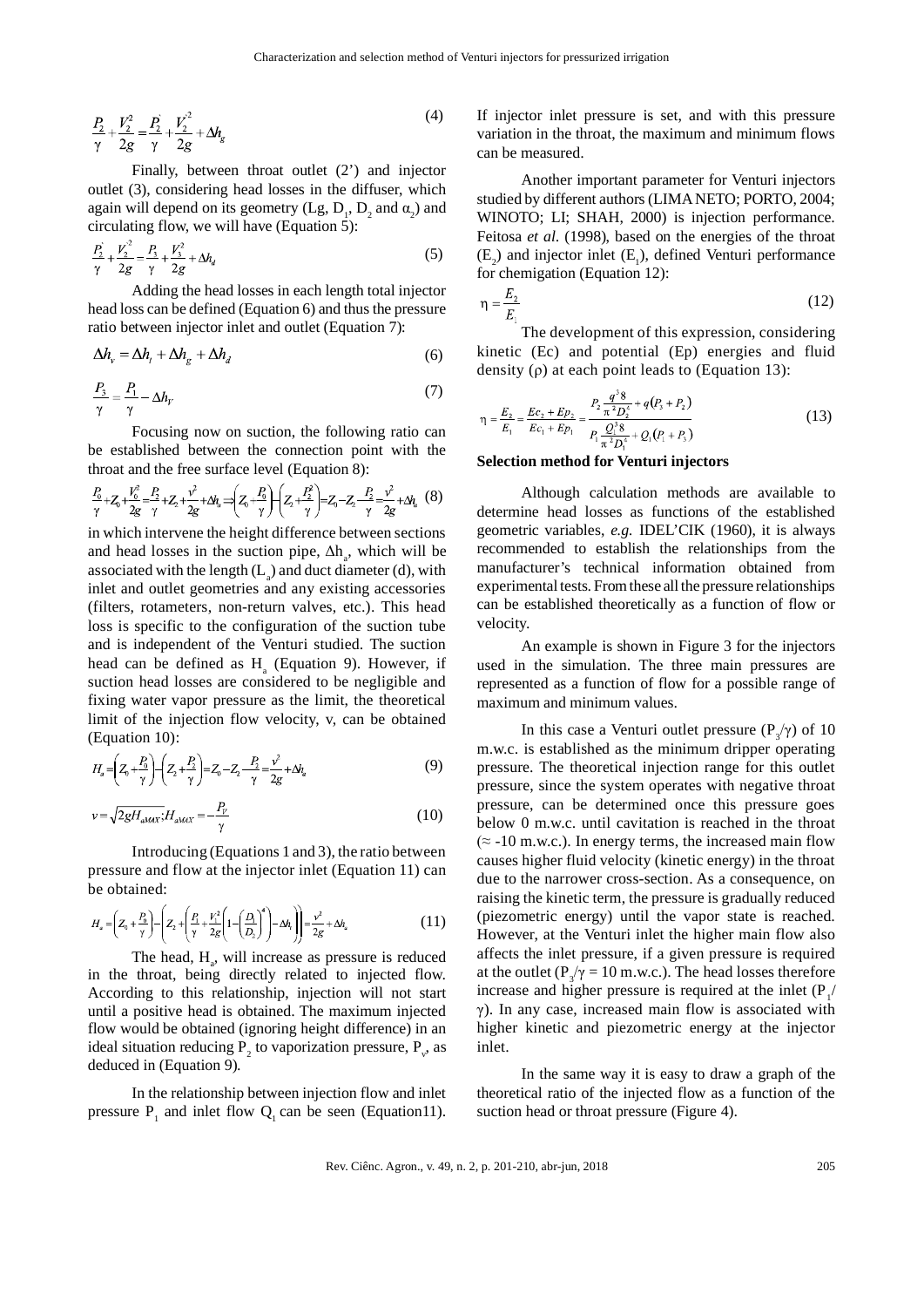

**Figure 3 -** Pressure ratios of inlet  $(P_1/\gamma)$ , throat  $(P_2/\gamma)$  and outlet  $(P_3/\gamma)$  of Venturi injector, with main flow  $(Q_1)$ , for Models "A"  $(A)$  and "B"  $(B)$ 

**Figure 4 -** Theoretical ratio of injected flow (q) with suction head  $(H_a)$  of Venturi injector for Models "A" (red) and "B" (blue)



In this case the value of the injected flow is established assuming a simple 1m long suction tube of constant diameter. The theoretical maximum value is determined assuming negligible head losses in the suction tube (Equation 10). These approximations can be carried out for any model or type of installation, although ideally the manufacturer should determine the real behavior of the injector by operating tests.

The ratios between the main parameters of Model "A" and "B" Venturi injectors are integrated in the nomograms given in Figures 5 and 6.

Inlet, throat and outlet pressures of in-series installations, and throat and outlet pressures plus main flow of by-pass installations can be directly determined in Figures 5 and 6. Apart from this advantage, they can

also be used to estimate indirectly, with the information obtained, other important parameters such as total head losses, injection ratio and performance.

As the nomograms created are analog graphic tools they are prone to incorrect use, parallax error, poor sight, errors of scale and other factors that could reduce their precision (WILLIAMS; WALKER, 2015). However, this typical nomographic precision is adequate for the job it is designed to do. These tools, considered to be highly practical, help to solve complicated analytical or numerical calculations (EKNELIGODA, 2015) and are thus widely used for irrigation and hydraulics by both manufacturers and professionals and even in recent studies (USS; CHERNYSHEV, 2016; WEIJERMARS, 2016).

The abacus, besides helping in the consultation of printed or virtual catalogs, is the first step in developing software applications. The system proposed here could easily be automated in design or equipment selection software to improve precision and facilitate calculations. There are already in existence various applications that extend the range of nomograms and provide optimized and rapid numerical solutions.

It should be noted that the definition of the theoretical behavior of the Venturi injector is a rather complicated case in Fluid Mechanics; in an apparently simple apparatus there may be at the same time laminar flow and other highly turbulent flows combined with transport phenomena and a mixture of different fluids (water, fertilizer solution, etc.) at different temperatures and viscosities. There may also be operational situations that give rise to cavitation.

In a strictly theoretical study, without taking possible phase changes into consideration, there should be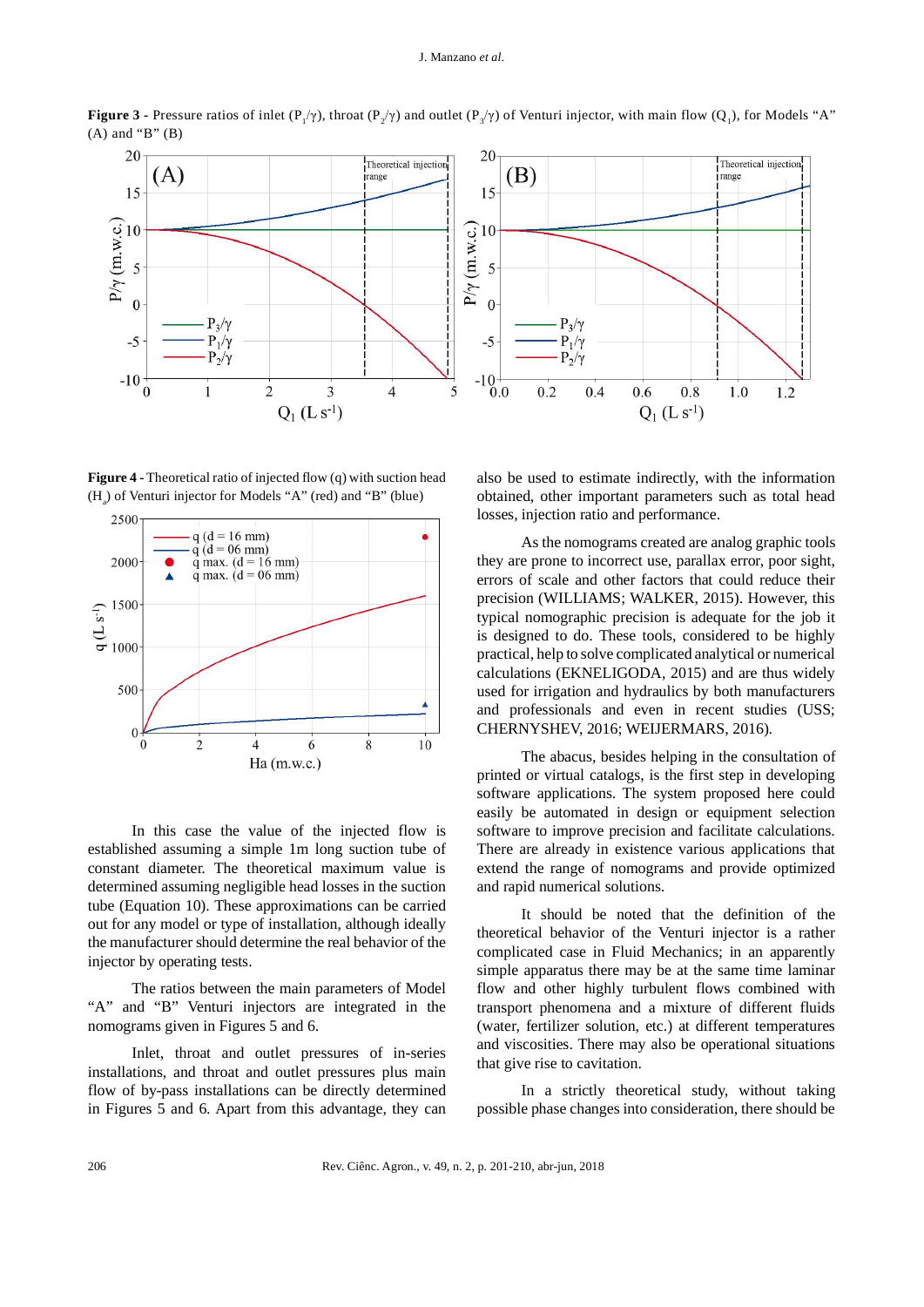equations for mass conservation, quantity of movement and energy. This strict approximation, supported by Computational Fluid Dynamics (CFD) methods, has been developed in a number of studies (HUANG; LI; WANG, 2009; INIGUEZ-COVARRUBIAS et al., 2015; MANZANO *et al*., 2014). These studies have successfully compared the real operations of injectors of different geometries with models in CFD simulations and have even created new virtual prototypes (MANZANO *et al*., 2016). However, these methods (as can be seen in the cited references) are not completely free of errors; the turbulence calculation model, the treatment of the Navier-Stokes equations, the established boundary conditions or the closeness of the simulated geometry to the actual geometry can all be sources of inaccuracy.

Experimental tests to define the laws of the behavior of individual injectors is another good alternative; tables graphs and behavioral laws based on practical tests in given working conditions can be found in manufacturers' web sites, *e.g.* (MAZZEI & NETAFIM) and published papers (FEITOSA *et al*., 1998; MANZANO *et al*., 2015). The weakness of these experimental ratios lies in the limits applied when they were created and in many cases the particular situation cannot be reproduced.

In the present work the mathematical ratios obtained with both the experimental and CFD techniques can be applied, even though the method and results obtained are based on Bernouilli's Theorem. This classic relationship is itself a simplification of the energy equation, where losses in the form of heat are identified mainly with head losses due to the friction of the fluid, and the average velocity is accepted for each cross-section of the flow as a representative value of the existing velocity field.

Thus, even though it is a simple approximation, the application of Bernouilli's Theorem is universally accepted for the definition of the behavior of the fundamental parameters of flow and pressure of fluid systems (IÑIGUEZ-COVARRUBIAS *et al*., 2015; MANZANO *et al*., 2015).

#### **Fertigation simulations**

## *Case 1 - melons*

Preliminary tests showed that the main irrigation flow ( $Q_1 = 5.55$  L s<sup>-1</sup>) and injection flow (q = 200 L h<sup>-1</sup>) permitted the use of the Model "A" in-series injector (Figure 5). For these values two horizontal dotted lines are drawn in the graph (Step 1). Where both lines intersect the constant  $P_1/\gamma$  line (Step 2) the necessary value at the injector inlet (33.4 m.w.c.) and the value of  $P_2/\gamma$ required in the throat (-1.52 m.w.c.). The intersection of the horizontal line of  $Q_1$  with the corresponding curve of  $P_1/\gamma$  (Step 3) provides the necessary value of  $P_3/\gamma$  (25.27 m.w.c.). This pressure exceeds the minimum pressure required by the drippers after the injector (10 m.w.c.), but as they are compensating types the pressure can be adjusted downstream. From the values obtained and using the equation proposed to calculate the injector's performance (Equation 13) a performance of 0.02% is obtained in this case.

#### *Case 2 - commercial tomatoes for industry*

A by-pass installation of the Model "B" injector was chosen for this case due to the available range of flows (Figure 6), since the high irrigation flow did not allow an in-series system. A flow thus had to be derived from the venture injector  $(Q_1)$  to achieve the desired flow (q). The selected reference inlet pressure was  $P_1/\gamma$ at 20 m.w.c. (continuous blue line). From the horizontal line of q until  $P_1/\gamma$  (Step 1) the throat pressure  $(P_2/\gamma)$  de -1.45 m.w.c.) is obtained (Step 2), the derived flow  $(Q_1, Q_2)$ of 1.31 L s<sup>-1</sup>) (Step 2) and outlet pressure ( $P_3/\gamma$  of 13.08 m.w.c.) (Step 3). The remainder of the flow required by the subunit (26.46 L s-1) would pass through the main duct and it was necessary to establish a head loss in the Venturi ( $\Delta$ hv = 20 – 13.08 = 6.92 m.w.c.) by the regulation valves and regulate the pressure downstream of the injector to achieve the 10 m.w.c. required by the irrigation sector. The performance of the injector for this model was higher than the previous case, close to 0.2%, due to the by-pass type installation. The use of this indicator and the proposed formulation mean that models can be compared for different use scenarios.

It is evident that in both cases the installation and settings of the injector depend on the other components: main duct, regulation valves and automation, etc. It should also be noted that modifying the circulating flow or pressure affects the other hydraulic parameters involved.

The effects of temperature and viscosity on the injection flow should also be considered. The two case studies considered a constant ambient temperature of 25 ºC and the same viscosity for water and the fertilizer solution. However, according to Yuan *et al*. (2000), in fluids with a low viscosity  $\left($ <1.5 mPa s) similar to that of water, the injection flow is not affected by temperature. On the other hand, when viscosity is high ( $>3$  mPa s) there may be larger variations. Viscous products used in fertigation such as urea ammonium nitrate (UAN32) and calcium ammonium nitrate (CAN-17) can cause variations in the injection rate of 10 and 5%, respectively, with a daily variation of 20 ºC in the fertilizer tank. High fluid density can also reduce the injection flow (LIMA NETO, 2006), so that when using agrochemicals with very high densities and/or viscosities (not a common practice in chemigation) these effects must be taken into consideration.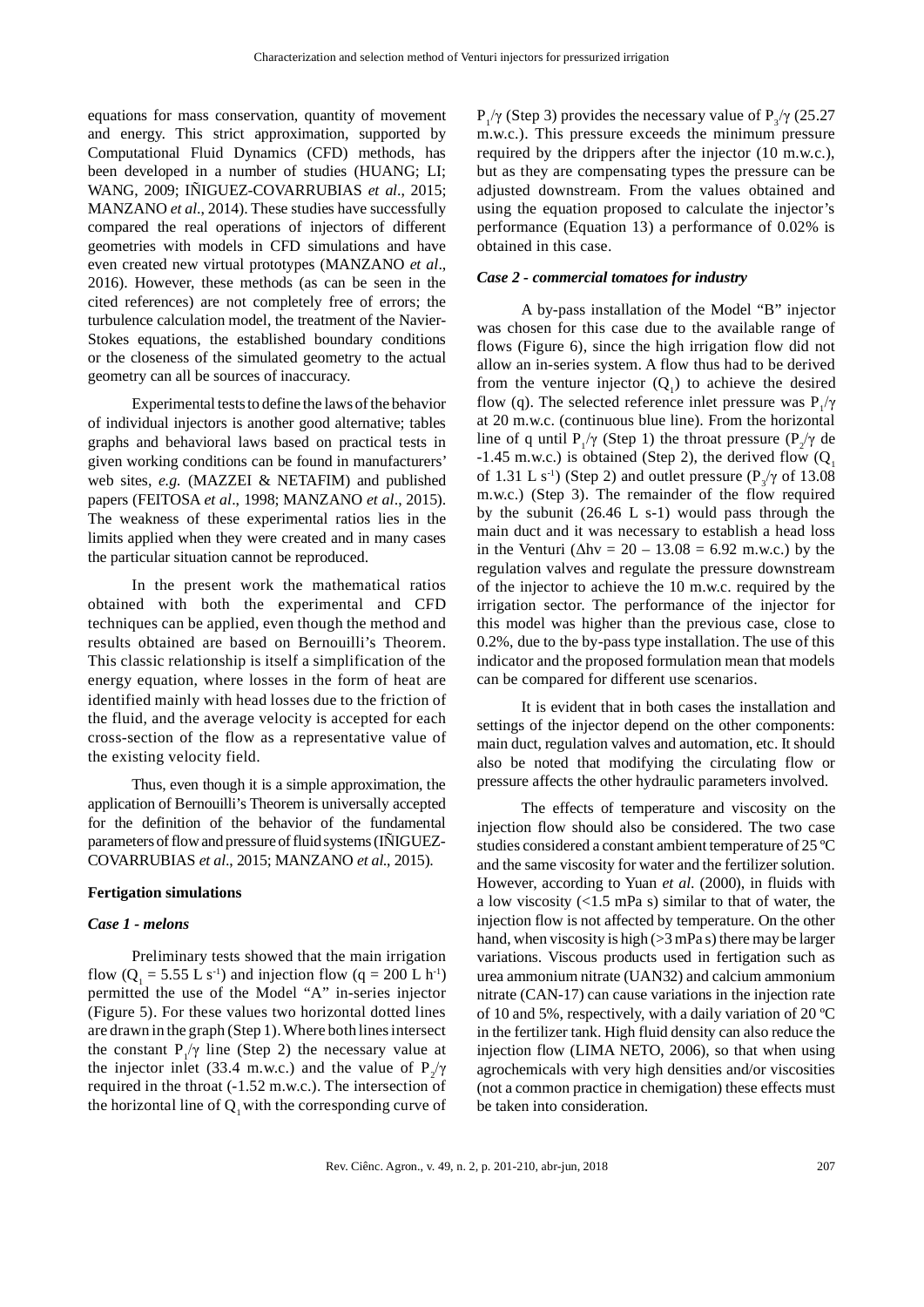

**Figure 5 -** Operational characterization nomogram of Venturi injector Model "A", integrated in a single figure (selection abacus)

Q<sub>1</sub>: main flow; q: injection flow; P<sub>1</sub>/γ: inlet pressure; P<sub>2</sub>/γ: throat pressure; P<sub>3</sub>/γ: outlet pressure

In the proposed procedure, using Bernouilli's Theorem and theoretical functions (Darcy-Weisbach) to calculate head loss in nozzle, throat and diffuser or suction tube of the Venturi injector, the calculation equations can easily be adjusted when adjusting kinetic viscosity for the friction factor. Another uncommon situation in chemigation consists of using fertilizer solution tanks with a higher piezometric level (*e.g.* at a higher level or pressurized tanks) than the injector throat, in which case the suction pressure  $P_0/\gamma$  would have to be modified as appropriate. In practice, with regards to nomograms, this would mean modifying the working range to the new pressure, now above 0 m.w.c. However, it should be noted that specific empirical functions for a given model and fertilizer solution, or if not available, CFD techniques, will always give better results. This means that to choose the right injector model it is not enough to determine its ratios correctly, but the data referring to the entire chemigation installation should also be taken into account.

From actual irrigation conditions it is possible to obtain information on irrigation flows and the flows necessary for fertilizer injection. These latter values can be used in theoretical equations and/or in nomograms containing the principal Venturi injector parameters (more practical), such as in the examples given in Figures 5 and 6 to determine the other parameters (inlet, throat and outlet pressures and main flow). This procedure will make it easier to select the right injector model to use in fertigation with pressurized irrigation subunits.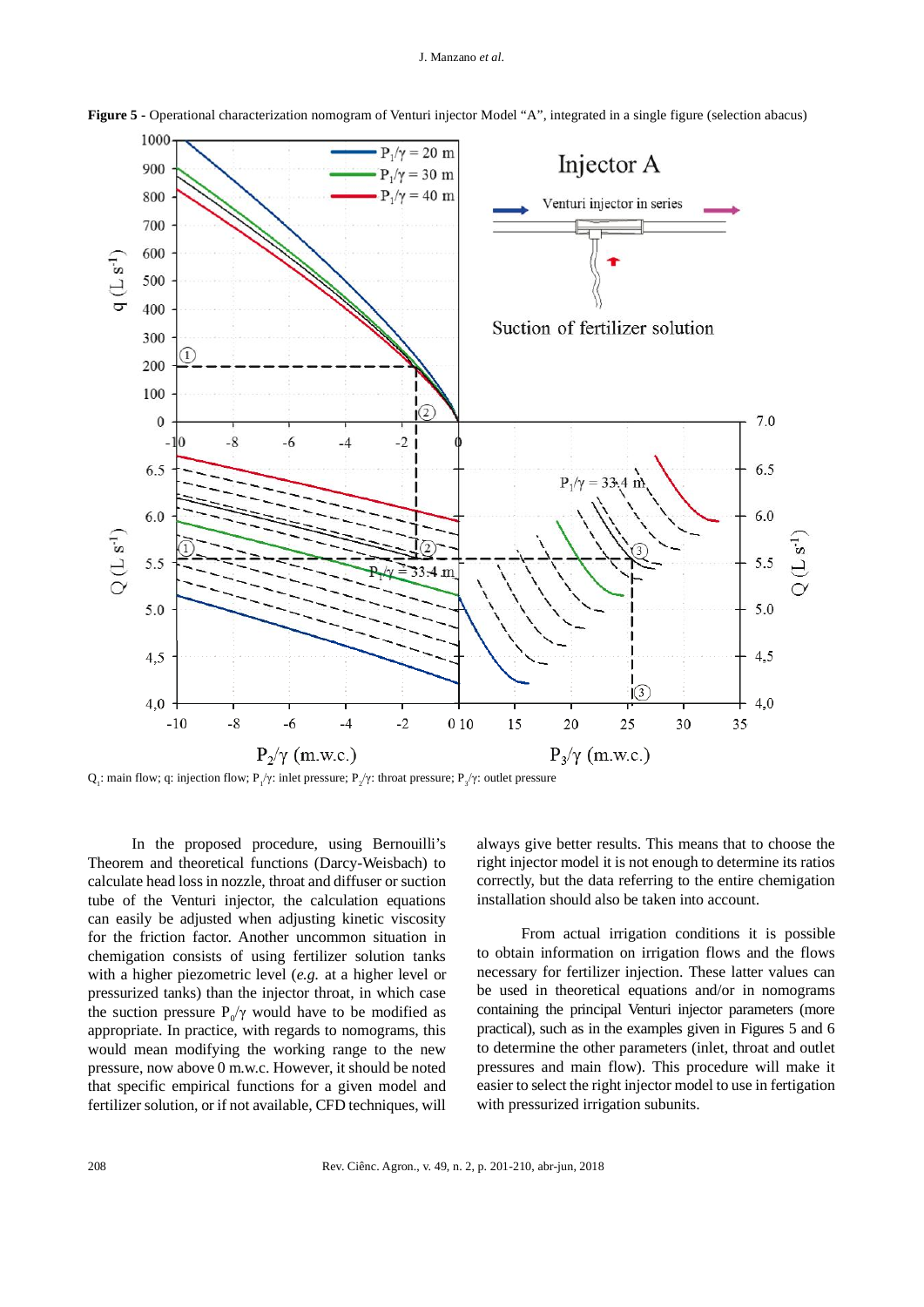

**Figure 6 -** Operational characterization nomogram of Venturi injector Model "B", integrated in a single figure (selection abacus)

Q<sub>1</sub>: main flow; q: injection flow; P<sub>1</sub>/γ: inlet pressure; P<sub>2</sub>/γ: throat pressure; P<sub>3</sub>/γ: outlet pressure

### **CONCLUSIONS**

- 1. Based on ISO15873:2002, analytic ratios are proposed for injected flow, main flow range and injector operating pressures for the complete characterization of Venturi injectors;
- 2. A method of commercial selection or Venturi injector design (selection abacuses) is also proposed, supported by the analytic, theoretical or experimental formulation. For this, exact information of the irrigation subunits and the producer's fertilization program is required.

#### **REFERENCES**

ARVIZA, J. Dispositivos para fertirrigación en sistemas de riego localizado. **Vida Rural**, n. 123, p. 34-40, 2001.

DALRI, A. B. *et al*. Entupimento de emissores enterrados sob a cultura da cana-de-açúcar após três anos de cultivo em condições fertirrigadas. **Irriga**, p. 62-71, 2014. Edição Especial.

DIMITRIOS, B. *et al*. Effects of fertilization and salinity on weed flora in common bean (*'Phaseolus vulgaris*' L.) grown following organic or conventional cultural practices. **Australian Journal of Crop Science**, v. 8, n. 2, p. 178-182, 2014.